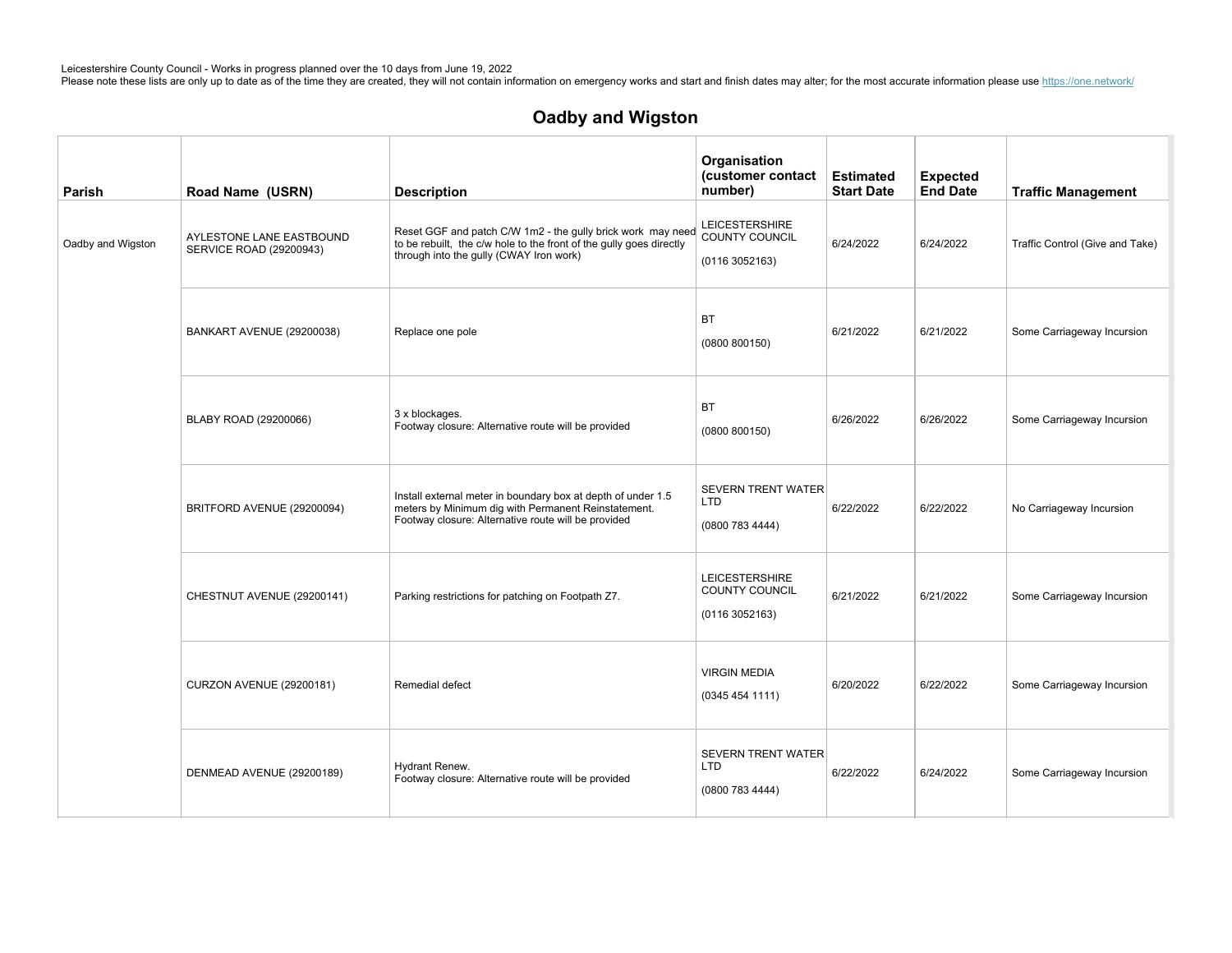| Parish            | Road Name (USRN)              | <b>Description</b>                                                                                                                                                                                                                                                                                                                                 | Organisation<br>(customer contact<br>number)               | <b>Estimated</b><br><b>Start Date</b> | <b>Expected</b><br><b>End Date</b> | <b>Traffic Management</b>              |
|-------------------|-------------------------------|----------------------------------------------------------------------------------------------------------------------------------------------------------------------------------------------------------------------------------------------------------------------------------------------------------------------------------------------------|------------------------------------------------------------|---------------------------------------|------------------------------------|----------------------------------------|
| Oadby and Wigston | EASTWAY ROAD (29200207)       | Install external meter in boundary box at depth of under 1.5<br>meters by Minimum dig with Permanent Reinstatement.<br>Footway closure: Alternative route will be provided                                                                                                                                                                         | <b>SEVERN TRENT WATER</b><br><b>LTD</b><br>(0800 783 4444) | 6/22/2022                             | 6/22/2022                          | No Carriageway Incursion               |
|                   | FAIRFIELD STREET (29200230)   | SLG only                                                                                                                                                                                                                                                                                                                                           | <b>BT</b><br>(0800 800150)                                 | 6/26/2022                             | 6/26/2022                          | No Carriageway Incursion               |
|                   | FLORENCE WRAGG WAY (29200749) | Phase 2 - EXCAVATION WORKS: Installation of<br>telecommunications pole, cabinets and associated rigging and<br>power works. Outside of TM Sensitive hours, site will reduce<br>down to pedestrian management chapter 8 barriers only &<br>maintain a minimum 1.2m clearance for pedestrians<br>Footway closure: Alternative route will be provided | TELEFONICA (O2 (UK)<br>LIMITED)                            | 6/27/2022                             | 7/1/2022                           | Road Closure                           |
|                   |                               | FOOTPATH BRIDLEWAY Z12 (29200842) Closure for safety reasons during building development works                                                                                                                                                                                                                                                     | <b>LEICESTERSHIRE</b><br>COUNTY COUNCIL<br>(01163052163)   | 3/19/2021                             | 10/8/2022                          | Road Closure                           |
|                   | FOOTPATH Z7 (29200837)        | 18.7m2 footway patching:<br>$1 - 5.5m \times 1.7m$<br>$2 - 5.5m \times 1.7m$                                                                                                                                                                                                                                                                       | <b>LEICESTERSHIRE</b><br>COUNTY COUNCIL<br>(01163052163)   | 6/21/2022                             | 6/21/2022                          | Road Closure                           |
|                   | GARTREE ROAD (29200256)       | Excavation for pole root/cabinets and associated ducting in<br>footway for new 5G telecoms build<br>Footway closure: Alternative route will be provided                                                                                                                                                                                            | T-MOBILE (UK) LIMITED   6/23/2022                          |                                       | 6/26/2022                          | Traffic Control (Multi-Way<br>Signals) |
|                   | GLEN ROAD (29200269)          | Installation of 400mm trunk watermain to replace existing 9"<br>pipe. This works is part of the overall Oadby to Arnesby trunk<br>main renewal works<br>Footway closure: Pedestrian walkway will be provided                                                                                                                                       | <b>SEVERN TRENT WATER</b><br><b>LTD</b><br>(0800 783 4444) | 6/9/2022                              | 6/21/2022                          | Lane Closure                           |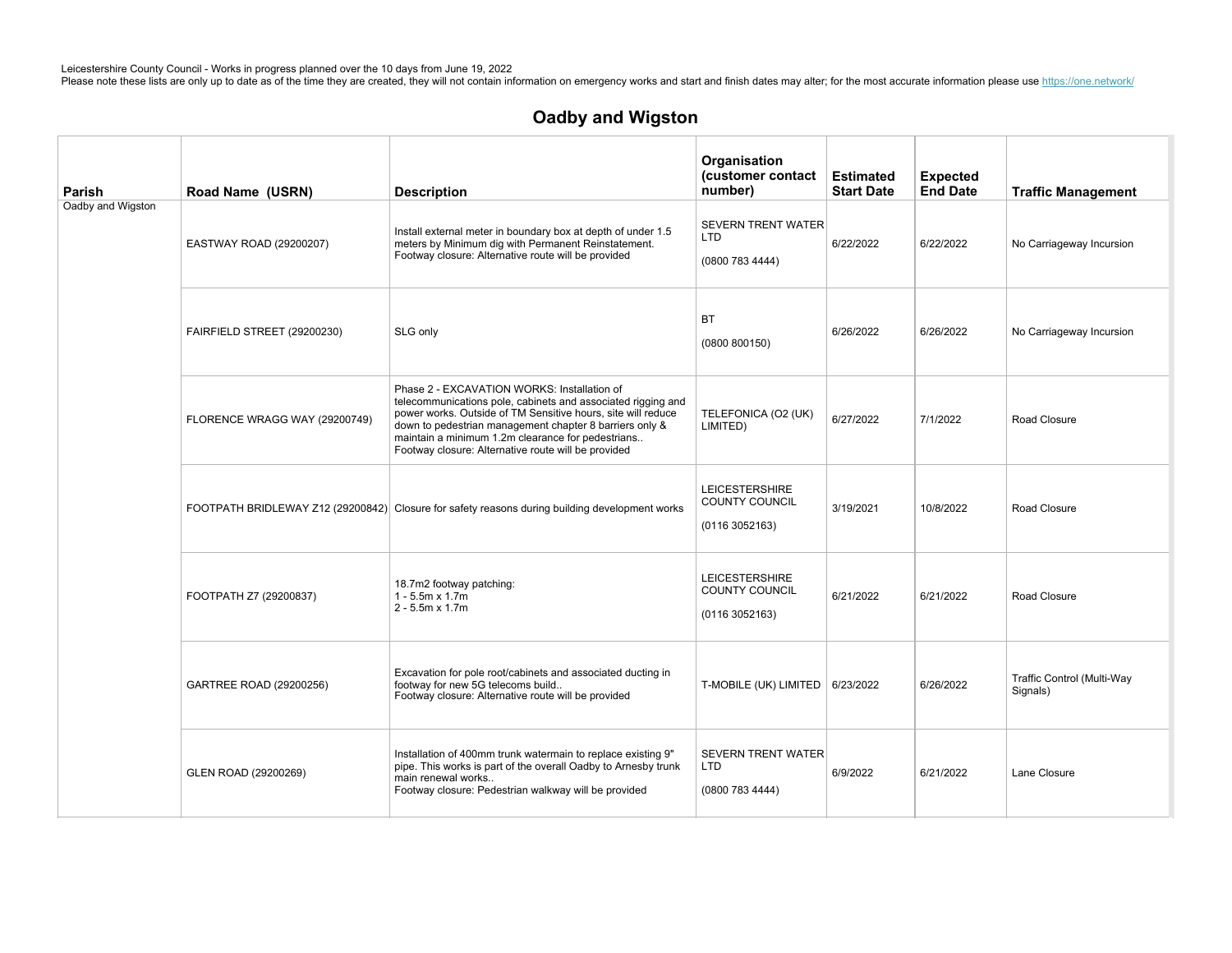| Parish            | Road Name (USRN)           | <b>Description</b>                                                                                        | Organisation<br>(customer contact<br>number)                               | <b>Estimated</b><br><b>Start Date</b> | <b>Expected</b><br><b>End Date</b> | <b>Traffic Management</b>       |
|-------------------|----------------------------|-----------------------------------------------------------------------------------------------------------|----------------------------------------------------------------------------|---------------------------------------|------------------------------------|---------------------------------|
| Oadby and Wigston | GLEN ROAD (29200269)       | S278 remedials to plane and resurface carriageway at junction                                             | <b>LEICESTERSHIRE</b><br>COUNTY COUNCIL<br>(01163052163)                   | 6/22/2022                             | 6/24/2022                          | Road Closure                    |
|                   |                            | Short Comm pipe Install 25mm                                                                              | <b>SEVERN TRENT WATER</b><br><b>LTD</b><br>(0800 783 4444)                 | 6/29/2022                             | 7/1/2022                           | Lane Closure                    |
|                   | GLENGATE (29200268)        | Scaffolding - Licence- 874648                                                                             | <b>LEICESTERSHIRE</b><br>COUNTY COUNCIL<br>(01163052163)                   | 6/23/2022                             | 7/6/2022                           | Some Carriageway Incursion      |
|                   | HARBOROUGH ROAD (29200298) | 1 joint hole in tarmac footway for new supply.<br>Footway closure: Pedestrian walkway will be provided    | <b>WESTERN POWER</b><br><b>DISTRIBUTION</b><br>(MIDLANDS)<br>(08000963080) | 6/22/2022                             | 6/24/2022                          | Lane Closure                    |
|                   | HAZELWOOD ROAD (29200308)  | Reset loose 10x5 VA kerbs x 4 and patch F/W 3.6m x 0.6m                                                   | <b>LEICESTERSHIRE</b><br>COUNTY COUNCIL<br>(01163052163)                   | 6/24/2022                             | 6/24/2022                          | Traffic Control (Give and Take) |
|                   | HOMESTEAD DRIVE (29200329) | 11.4m2 carriageway patching<br>1 - 4.0 x 1.1 (outside no 2a)<br>2 - 3.5 x 2.0 (outside no 8)              | <b>LEICESTERSHIRE</b><br>COUNTY COUNCIL<br>(01163052163)                   | 6/22/2022                             | 6/22/2022                          | Road Closure                    |
|                   | KINGSTON AVENUE (29200369) | 1 joint hole in tarmac footway for new substation.<br>Footway closure: Alternative route will be provided | <b>WESTERN POWER</b><br><b>DISTRIBUTION</b><br>(MIDLANDS)<br>(08000963080) | 6/29/2022                             | 7/1/2022                           | Some Carriageway Incursion      |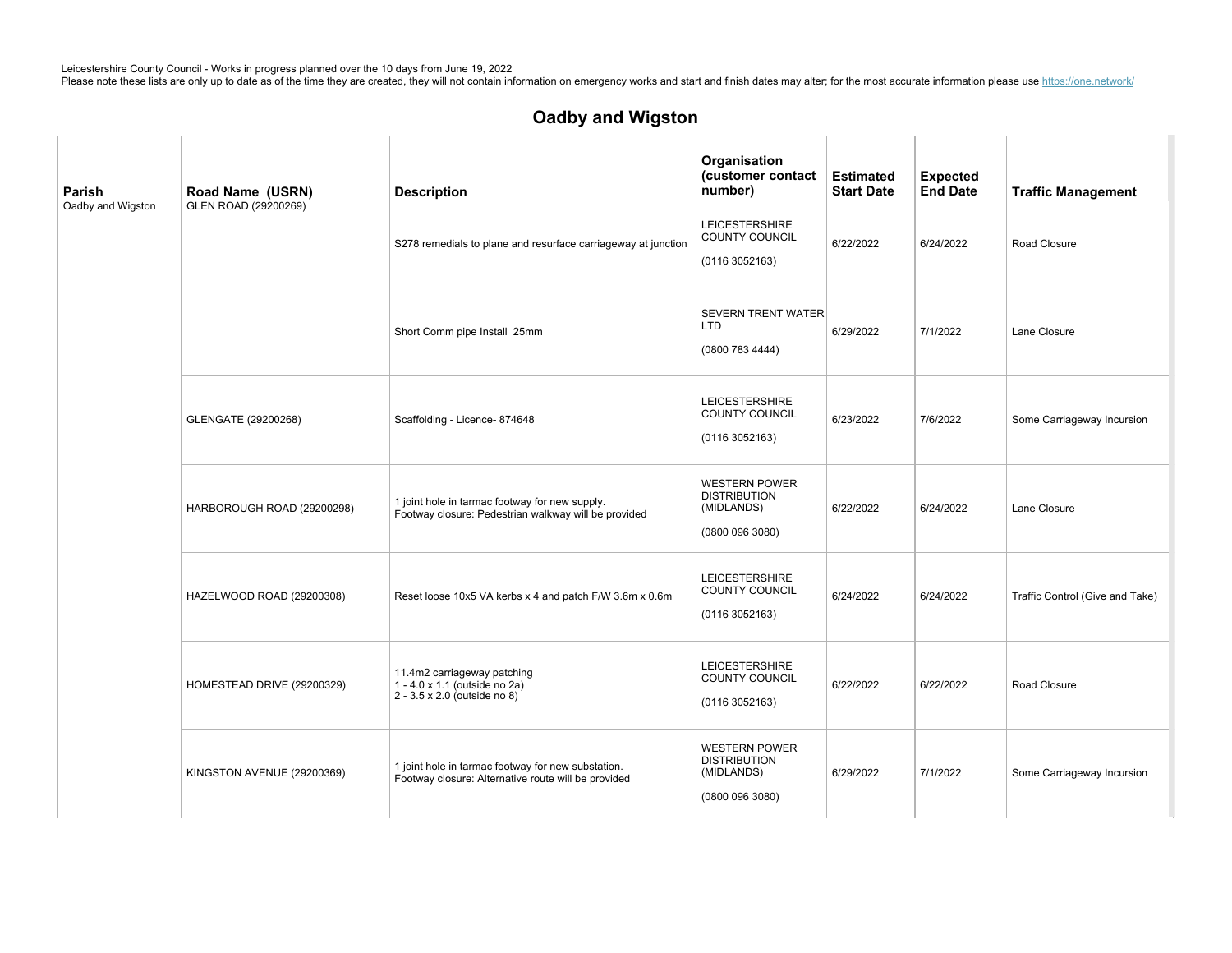| Parish            | Road Name (USRN)                | <b>Description</b>                                                                                                                                                                                                                            | Organisation<br>(customer contact<br>number)             | <b>Estimated</b><br><b>Start Date</b> | <b>Expected</b><br><b>End Date</b> | <b>Traffic Management</b>            |
|-------------------|---------------------------------|-----------------------------------------------------------------------------------------------------------------------------------------------------------------------------------------------------------------------------------------------|----------------------------------------------------------|---------------------------------------|------------------------------------|--------------------------------------|
| Oadby and Wigston | KNIGHTON GRANGE ROAD (29200371) | Provide 1 new pole                                                                                                                                                                                                                            | <b>BT</b><br>(0800 800150)                               | 6/20/2022                             | 6/20/2022                          | Some Carriageway Incursion           |
|                   | LAUNDE ROAD (29200378)          | 24m2 carriageway patch 10.0m x 2.4m                                                                                                                                                                                                           | <b>LEICESTERSHIRE</b><br>COUNTY COUNCIL<br>(01163052163) | 6/27/2022                             | 6/27/2022                          | Road Closure                         |
|                   | LEICESTER ROAD (29200386)       | Minor, non-excavation works. Lane closure to be installed with<br>all chapter 8 signage, cones and barriers. Cherry picker to<br>access telecoms mast for testing / maintenance works<br>Footway closure: Pedestrian walkway will be provided | TELEFONICA (O2 (UK)<br>LIMITED)                          | 6/19/2022                             | 6/20/2022                          | Lane Closure                         |
|                   | LEOPOLD STREET (29200393)       | 1x blockage.<br>Footway closure: Alternative route will be provided                                                                                                                                                                           | <b>BT</b><br>(0800 800150)                               | 6/26/2022                             | 6/26/2022                          | Some Carriageway Incursion           |
|                   | MAGNA ROAD (29200415)           | 1 X blockage.<br>Footway closure: Alternative route will be provided                                                                                                                                                                          | <b>BT</b><br>(0800 800150)                               | 6/16/2022                             | 6/20/2022                          | Some Carriageway Incursion           |
|                   |                                 | 12m FW - 1x core drill.<br>Footway closure: Alternative route will be provided                                                                                                                                                                | <b>BT</b><br>(0800 800150)                               | 6/16/2022                             | 6/20/2022                          | Some Carriageway Incursion           |
|                   |                                 | Laying of storm pipe from site to existing STW manhole on<br>Magna Road                                                                                                                                                                       | <b>LEICESTERSHIRE</b><br>COUNTY COUNCIL<br>(01163052163) | 6/13/2022                             | 6/19/2022                          | Traffic Control (Two-Way<br>Signals) |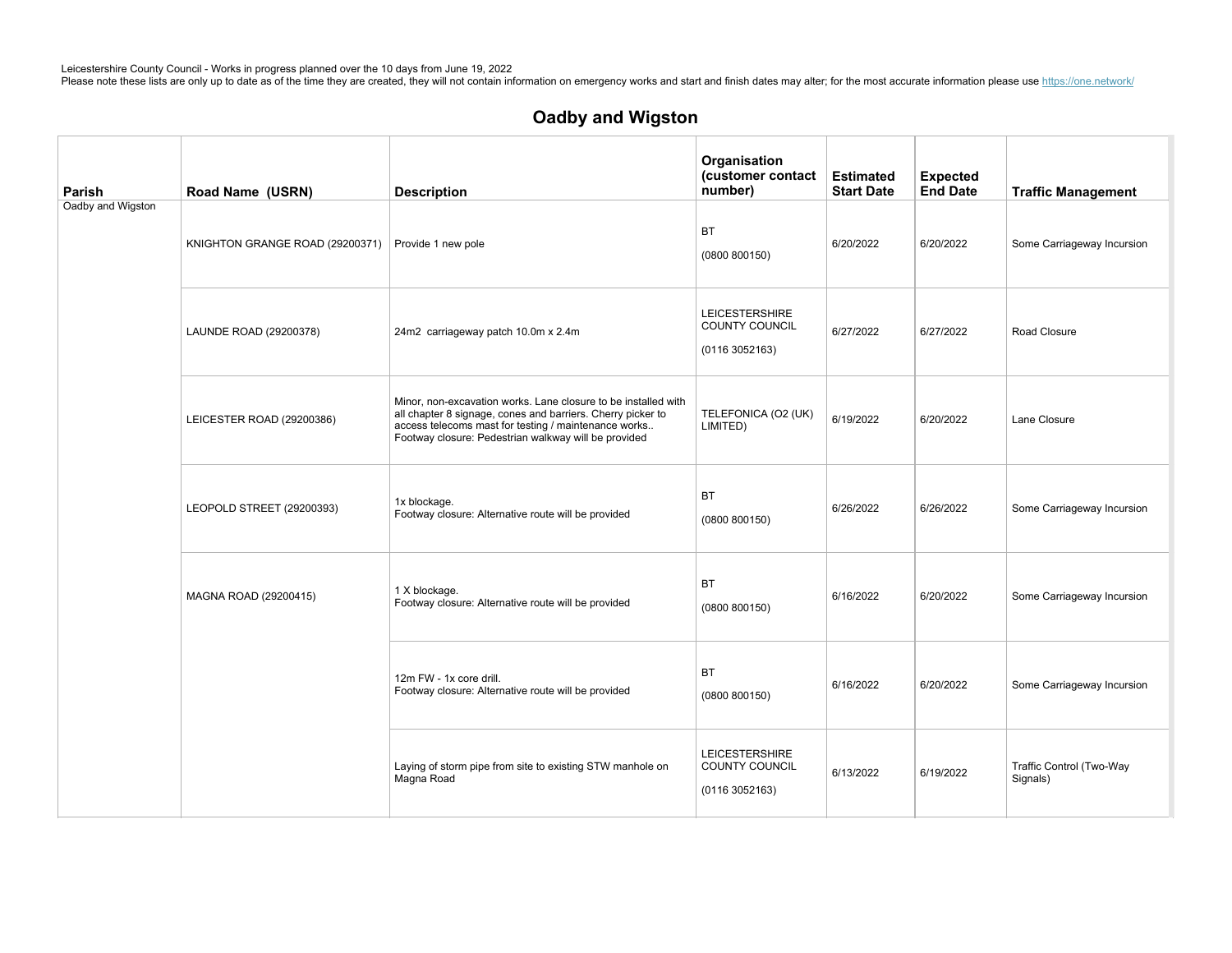| Parish            | Road Name (USRN)            | <b>Description</b>                                                                                                                                                | Organisation<br>(customer contact<br>number)                                 | <b>Estimated</b><br><b>Start Date</b> | <b>Expected</b><br><b>End Date</b> | <b>Traffic Management</b>            |
|-------------------|-----------------------------|-------------------------------------------------------------------------------------------------------------------------------------------------------------------|------------------------------------------------------------------------------|---------------------------------------|------------------------------------|--------------------------------------|
| Oadby and Wigston | MAGNA ROAD (29200415)       | S50 licence for excavation and installation of 2 x 11KV electrical COUNTY COUNCIL<br>cables.                                                                      | <b>LEICESTERSHIRE</b><br>(01163052163)                                       | 6/20/2022                             | 7/4/2022                           | Traffic Control (Two-Way<br>Signals) |
|                   | MARSTOWN AVENUE (29200429)  | Good afternoon, Please could I apply for 7 day permit to start as<br>soon as possible for below address 2 Marstown<br>AvenueWigstonLE18 4UH                       | <b>LEICESTERSHIRE</b><br>COUNTY COUNCIL<br>(01163052163)                     | 6/18/2022                             | 6/24/2022                          | Some Carriageway Incursion           |
|                   | MEADOW WAY (29200434)       | Replace 35 internally-bracketed columns. Columns 5, 23, 31,<br>36, and 39-45 do NOT need replacing. All others need<br>replacing. To be done as co-ords with Eon. | <b>LEICESTERSHIRE</b><br><b>COUNTY COUNCIL</b><br>(01163052163)              | 6/21/2022                             | 6/30/2022                          | Traffic Control (Give and Take)      |
|                   | PULLMAN ROAD (29200517)     | Skip - Licence- 875203                                                                                                                                            | <b>LEICESTERSHIRE</b><br>COUNTY COUNCIL<br>(0116 3052163)                    | 6/22/2022                             | 6/28/2022                          | Some Carriageway Incursion           |
|                   | ROEHAMPTON DRIVE (29200542) | 1 joint hole in tarmac footway for new supply.<br>Footway closure: Alternative route will be provided                                                             | <b>WESTERN POWER</b><br><b>DISTRIBUTION</b><br>(MIDLANDS)<br>(0800 096 3080) | 6/21/2022                             | 6/23/2022                          | Some Carriageway Incursion           |
|                   | ROSEMEAD DRIVE (29200546)   | HV Boundary box Renew 25mm                                                                                                                                        | <b>SEVERN TRENT WATER</b><br><b>LTD</b><br>(0800 783 4444)                   | 6/17/2022                             | 6/21/2022                          | Some Carriageway Incursion           |
|                   | SAFFRON ROAD (29200549)     | 2 joint holes in tarmac footway and 13m trenching in tarmac<br>footway for supply alteration.<br>Footway closure: Alternative route will be provided              | <b>WESTERN POWER</b><br><b>DISTRIBUTION</b><br>(MIDLANDS)<br>(0800 096 3080) | 6/27/2022                             | 6/30/2022                          | Traffic Control (Two-Way<br>Signals) |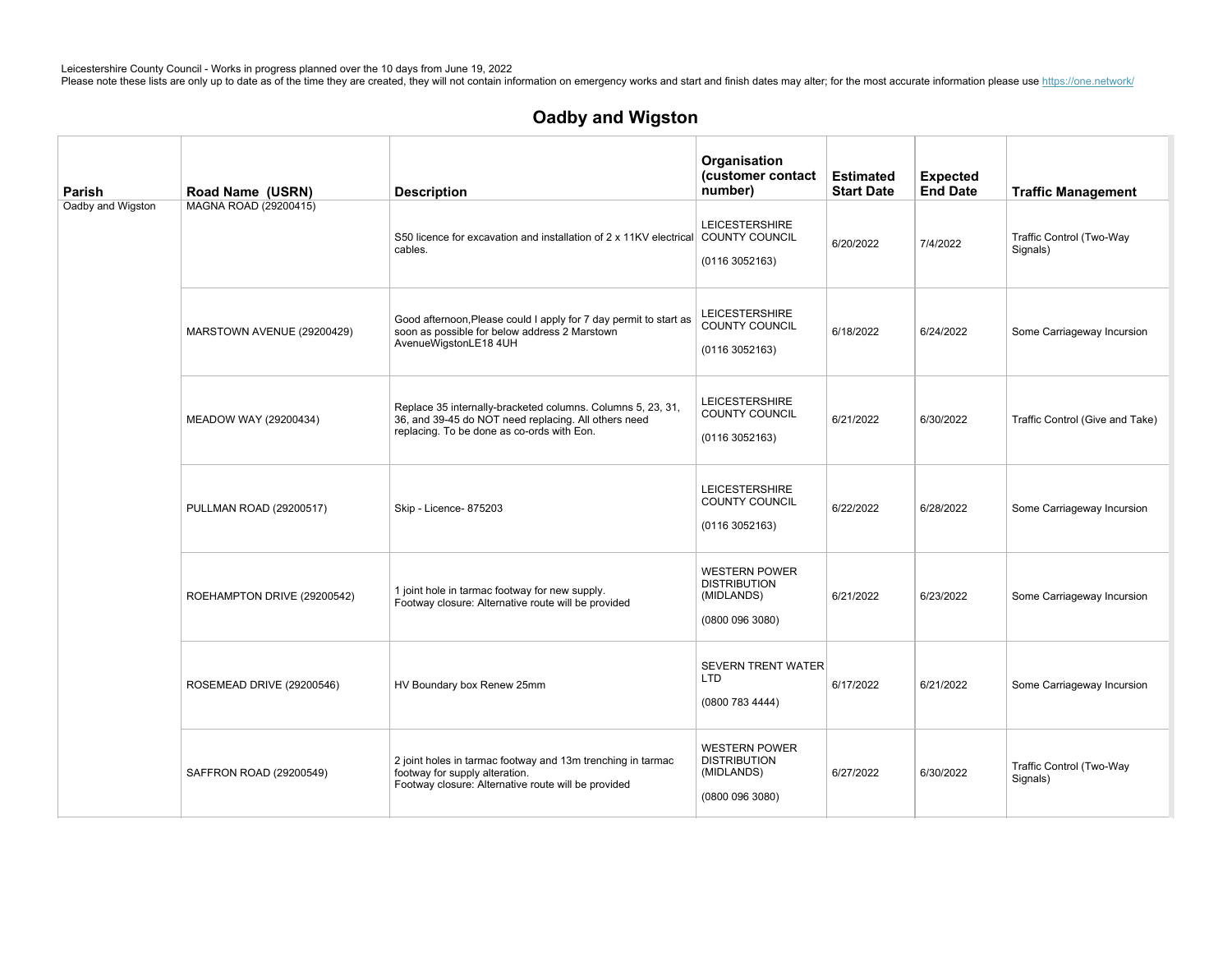| Parish            | Road Name (USRN)               | <b>Description</b>                                                                                                                                                         | Organisation<br>(customer contact<br>number)                                 | <b>Estimated</b><br><b>Start Date</b> | <b>Expected</b><br><b>End Date</b> | <b>Traffic Management</b>              |
|-------------------|--------------------------------|----------------------------------------------------------------------------------------------------------------------------------------------------------------------------|------------------------------------------------------------------------------|---------------------------------------|------------------------------------|----------------------------------------|
| Oadby and Wigston | STATION ROAD (29200594)        | 2230-0630 - Required for staff access to railway access point for NETWORK RAIL<br>major track work to take place<br>Footway closure: Alternative route will be provided    | -PROMOTERS<br><b>NATIONAL</b>                                                | 6/27/2022                             | 6/28/2022                          | Traffic Control (Two-Way<br>Signals)   |
|                   | STOUGHTON ROAD (29200601)      | Remedial works                                                                                                                                                             | <b>BT</b><br>(0800 800150)                                                   | 6/23/2022                             | 6/27/2022                          | Traffic Control (Multi-Way<br>Signals) |
|                   | SUSSEX ROAD (29200606)         | Install external meter in boundary box at depth of under 1.5<br>meters by Minimum dig with Permanent Reinstatement.<br>Footway closure: Alternative route will be provided | <b>SEVERN TRENT WATER</b><br>LTD<br>(0800 783 4444)                          | 6/22/2022                             | 6/22/2022                          | No Carriageway Incursion               |
|                   | THE WOODLANDS (29200623)       | Replace one pole                                                                                                                                                           | <b>BT</b><br>(0800 800150)                                                   | 6/21/2022                             | 6/21/2022                          | Traffic Control (Give and Take)        |
|                   | <b>UPLANDS ROAD (29200647)</b> | Urgent excavation in highway to locate and repair LV cable<br>fault<br>Footway closure: Pedestrian walkway will be provided                                                | <b>WESTERN POWER</b><br><b>DISTRIBUTION</b><br>(MIDLANDS)<br>(0800 096 3080) | 6/15/2022                             | 6/20/2022                          | Traffic Control (Two-Way<br>Signals)   |
|                   | WELFORD ROAD (29200666)        | Install 1no. bench and 1no. bin as marked. Spec attached.                                                                                                                  | <b>LEICESTERSHIRE</b><br><b>COUNTY COUNCIL</b><br>(01163052163)              | 6/22/2022                             | 6/22/2022                          | Traffic Control (Two-Way<br>Signals)   |
| Wigston           | LEICESTER ROAD (29200926)      | * FC - DLO - REPLACEMENT OF DEFECTIVE MANHOLE<br><b>FRAME AND COVER</b>                                                                                                    | <b>SEVERN TRENT WATER</b><br><b>LTD</b><br>(0800 783 4444)                   | 6/23/2022                             | 6/23/2022                          | Road Closure                           |